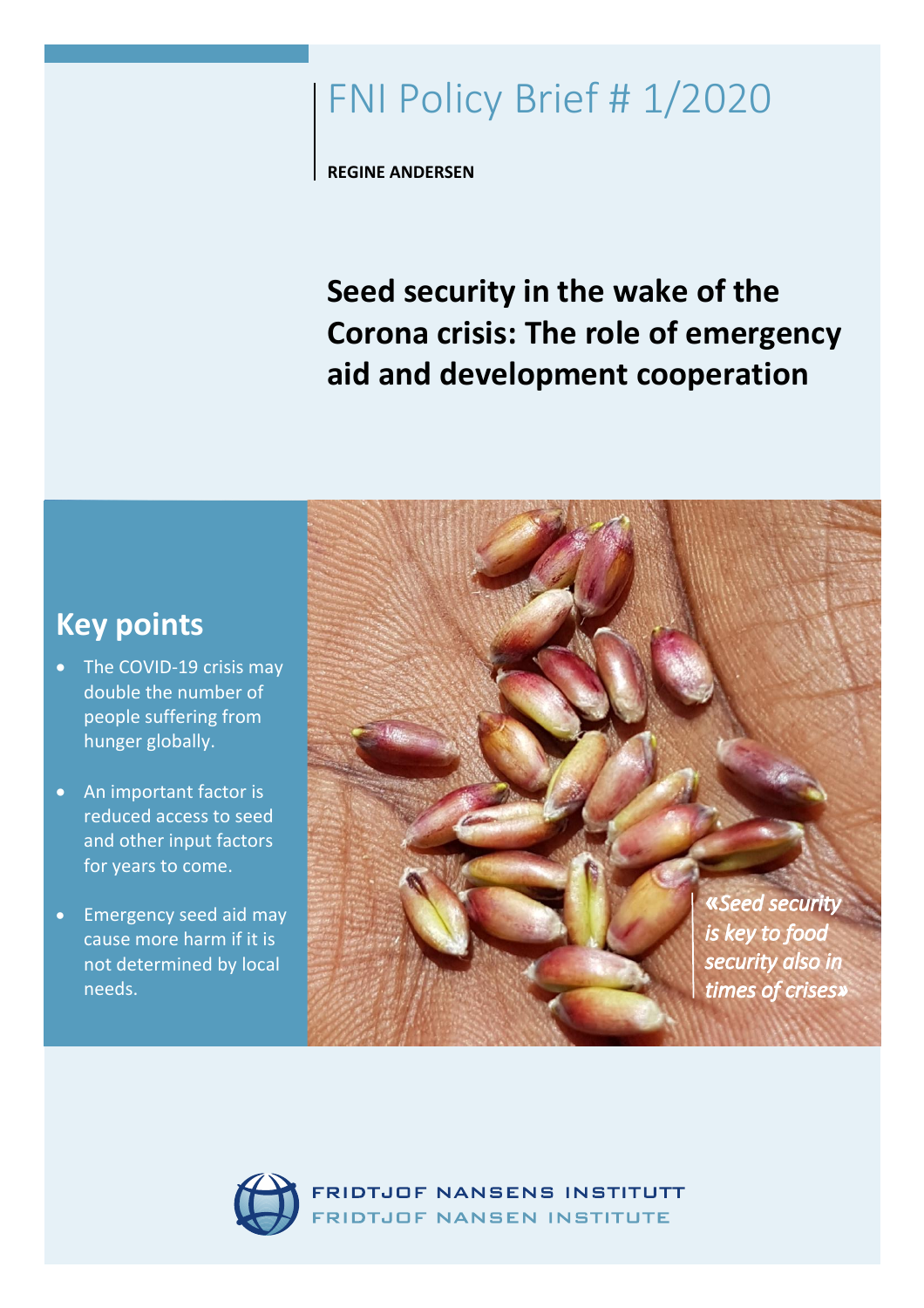## **Seed security in the wake of the Corona crisis: Emergency aid and development cooperation**

*'Seed security exists when men and women within the household have sufficient access to quantities of available good quality seed and planting materials of preferred crop varieties at all times in both good and bad cropping seasons.'*

*FAO, 2016*

The COVID-19 pandemic constitutes a serious threat to humanity – not only because of the escalating death tolls expected particularly in developing countries, but also due to the implications of the restrictions imposed for fighting the spread of the virus. As a result, the global economy has been pressed into severe recession, and livelihoods in many parts of the world are being ruined. Moreover, the expected secondary effects on food security in developing countries are alarming.

## The effects of the COVID 19 crisis for food security

According to a World Bank Report (Calderon et al. 2020), the COVID-19 pandemic may create a severe food security crisis in Africa. Local agri-food supply chains are already experiencing disruptions, including reduced access to inputs and services, reduced labour movement and transport as well as roadblocks, and reduced liquidity, deteriorating food production and supply – and this is probably just the beginning.

The situation in Africa is similar to that in many developing countries around the world. FAO (2020) expects that the worst effects of the current pandemic will be experienced by the poorest and most vulnerable groups in the world – this includes subsistence as well as smallholder farmers. The lockdowns imposed by governments around the world have made it difficult, often impossible, for farmers, farm labourers, farm service providers, extension officers, input suppliers, processors and other actors in the food system to perform their tasks, according to FAO. These constraints may result in failure to plant crops at the right times, or to use the optimal quality and quantities of necessary inputs like seeds, fertilizers and pesticides.

As a result, the expected crop produce may not be readily available where and when it is needed. While some groups may experience brief setbacks, the effects on vulnerable smallholder farmers will be longer-lasting. In the medium term, the impacts of these disruptions will be felt in scarcity of inputs and in reduced purchasing capacity of farmers for inputs and other foods that they do not produce, the FAO report concludes.

The Food Security Information Network (2020) and the UN World Food Programme (WFP) (2020) come to similar conclusions. The COVID-19 pandemic could almost double the number of people suffering acute hunger, pushing it to more than a quarter of a billion by the end of 2020. Indeed, the WFP has indicated that, for many developing countries, the economic consequences will be more devastating than the disease itself.

## Seed security as a key to food security

Access to adequate seed and planting material are crucial to achieving food security. Crops and varieties should meet the dietary and nutritional needs and preferences of local communities, be resilient to climate change, pests and diseases, and not require inputs that farmers cannot buy or otherwise readily acquire. Further, seed must be accessible in time for planting, at affordable prices.

A major challenge in many developing countries is rapid climate change, widely recognized as a factor that may further exacerbate poverty in countries and regions where poverty levels are high (IPCC 2018, Leichenko and Silva 2014). The diversity of plant genetic resources for food and agriculture is crucial to the ability of farmers to adapt their food production to the effects of climate change, like rising temperatures, droughts, floods,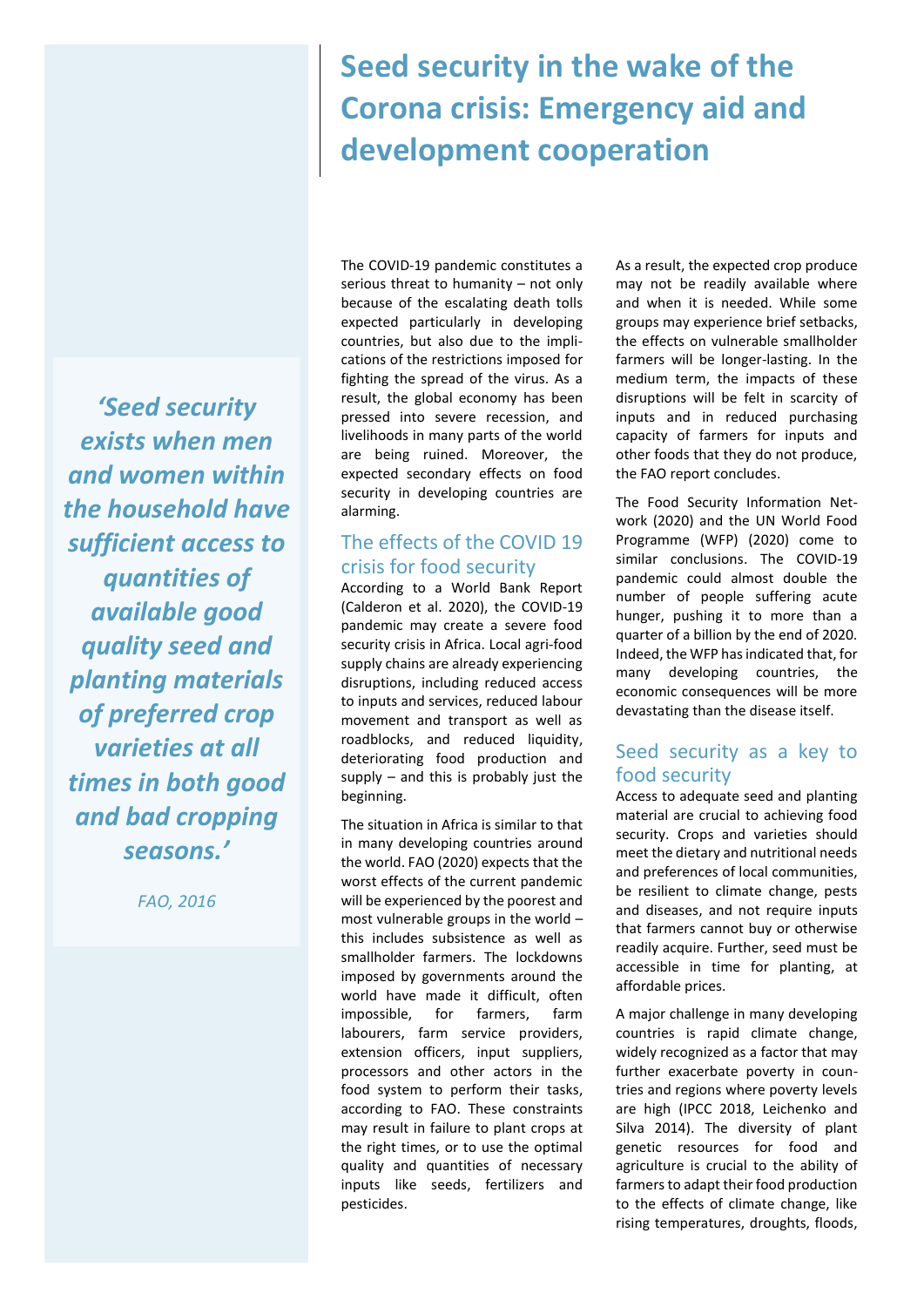pests and diseases (United Nations 2009, FAO 2015). From local crop diversity, farmers themselves can identify which plants are more resilient to the effects of climate change. They may also develop them further through seed selection or participatory varietal selection schemes. Local crop diversity is continuously adapting to changing environments, and provides smallscale farmers with a means of spreading the risks of crop failure.

Thus, conservation, sustainable use and improvement of local crop diversity are all increasingly important in enabling small-scale farmers in developing countries to adapt food production to the effects of climate change, thereby improving their prospects for food and nutrition security and livelihoods (FAO 2015).

Due to the disruptions following from the COVID-19 pandemic, farmers may have to become increasingly selfsufficient in seed, using more farmsaved seed, locally produced certified or quality declared seed, and local exchange. Promoting seed security in the wake of the Corona crisis will require strengthening local seed systems.

## Seed emergency aid may undermine seed security

Seed interventions are the major agricultural response during the emergency and recovery phases of humanitarian relief, according to an article by Sperling and McGuire (2010).

However, seed emergency aid may undermine local seed security and thus aggravate food security. Sperling and McGuire document that seed aid can pose risks to farmers by providing the wrong crop or variety for the area (e.g., varieties that mature too late, that are not adapted to local environmental stresses or not preferred as food), providing seed too late for farmers to sow, and/or spreading serious new weeds and new diseases or pests.

It is essential to understand local seed systems and the diverse ways in which farmers obtain seed. Also important is knowledge of agro-ecological zones, seed health, seasonality of the material supplied, locally accepted quality standards, and the role played

by certain crops and varieties in local farming systems. Farmers' knowledge is invaluable here. Modern varieties are not necessarily adapted to the agro-ecologies or low-input conditions of seed-aid recipients. Key choices on what to supply are often determined by donor demands or collaboration with commercial seed suppliers, and may be inappropriate. Importantly, seed already adapted to local conditions is often available locally, according to Sperling and McGuire (2010).

#### Safeguarding seed security in emergency situations

The International Centre for Tropical Agriculture (CIAT) has published a seed system security assessment guide (Sperling 2008) that offers a sevenstep method for assessing the security of farmers' seed systems in situations of acute or chronic stress. It guides the identification of:

- 1) zones or areas for possible intervention
- 2) normal status of local crop and seed systems
- 3) broader effects of the disaster on these farming systems
- 4) needs-based goals for agricultural relief and recovery operations
- 5) expected post-crisis functioning of the seed channels
- 6) any chronic stresses that require longer-term solutions
- 7) appropriate short- and longerterm responses, based on the analysis of priority constraints, opportunities and farmers' needs.

An evaluation published in *Disasters*  found that following this guide enables the gathering, validating, and sharing of useful data to inform appropriate humanitarian seed response in emergency situations (Byrne et al. 2013).

## Promoting seed security in development cooperation

The COVID-19 crisis demonstrates how pandemics may fundamentally change societal structures for shorter or longer periods, necessitating greater reliance on local resources, including on seed. The effects of climate change have shown the importance of locally adapted and adaptable crop varieties

*Promoting seed security in the wake of the Corona crisis means strengthening local seed systems.*